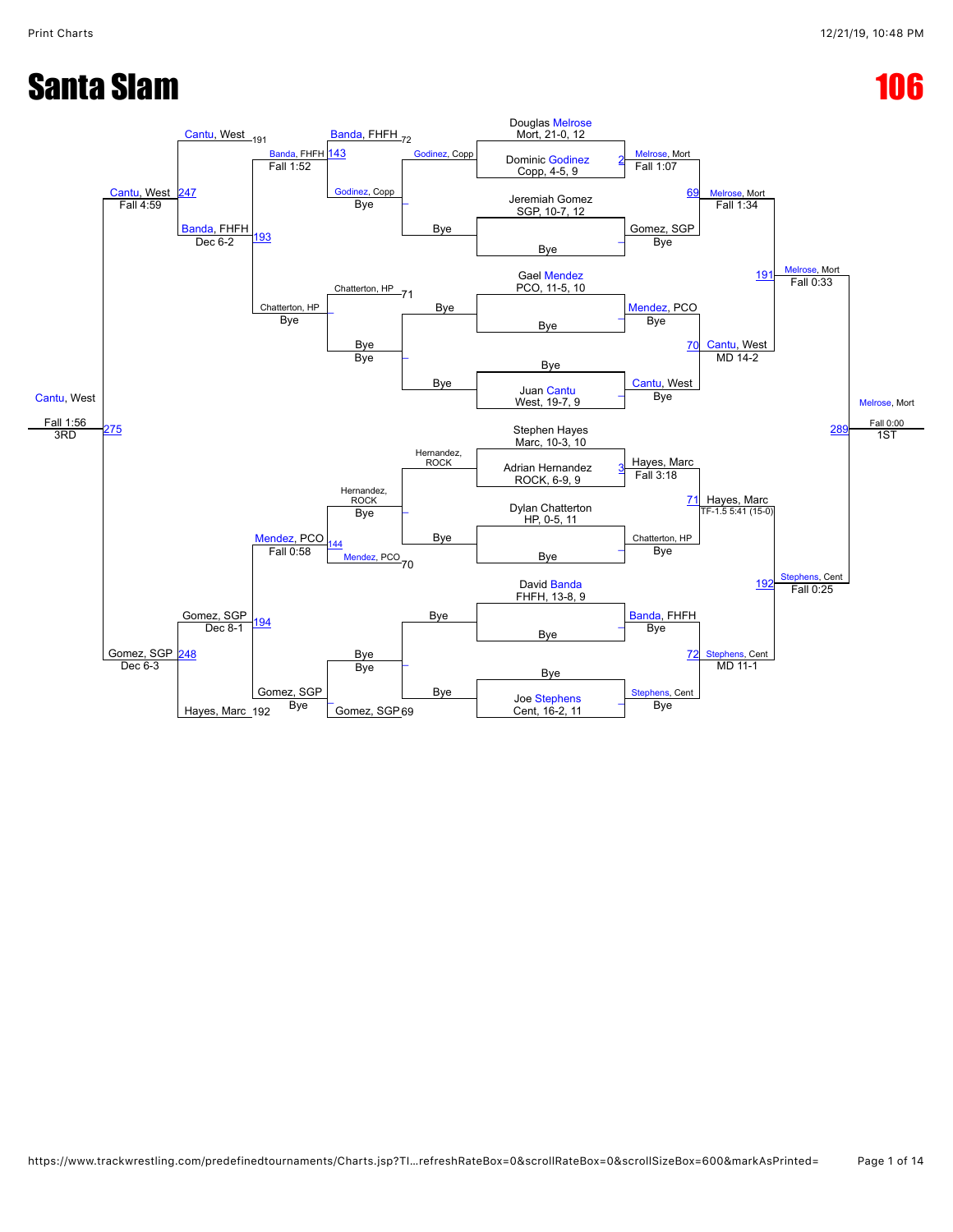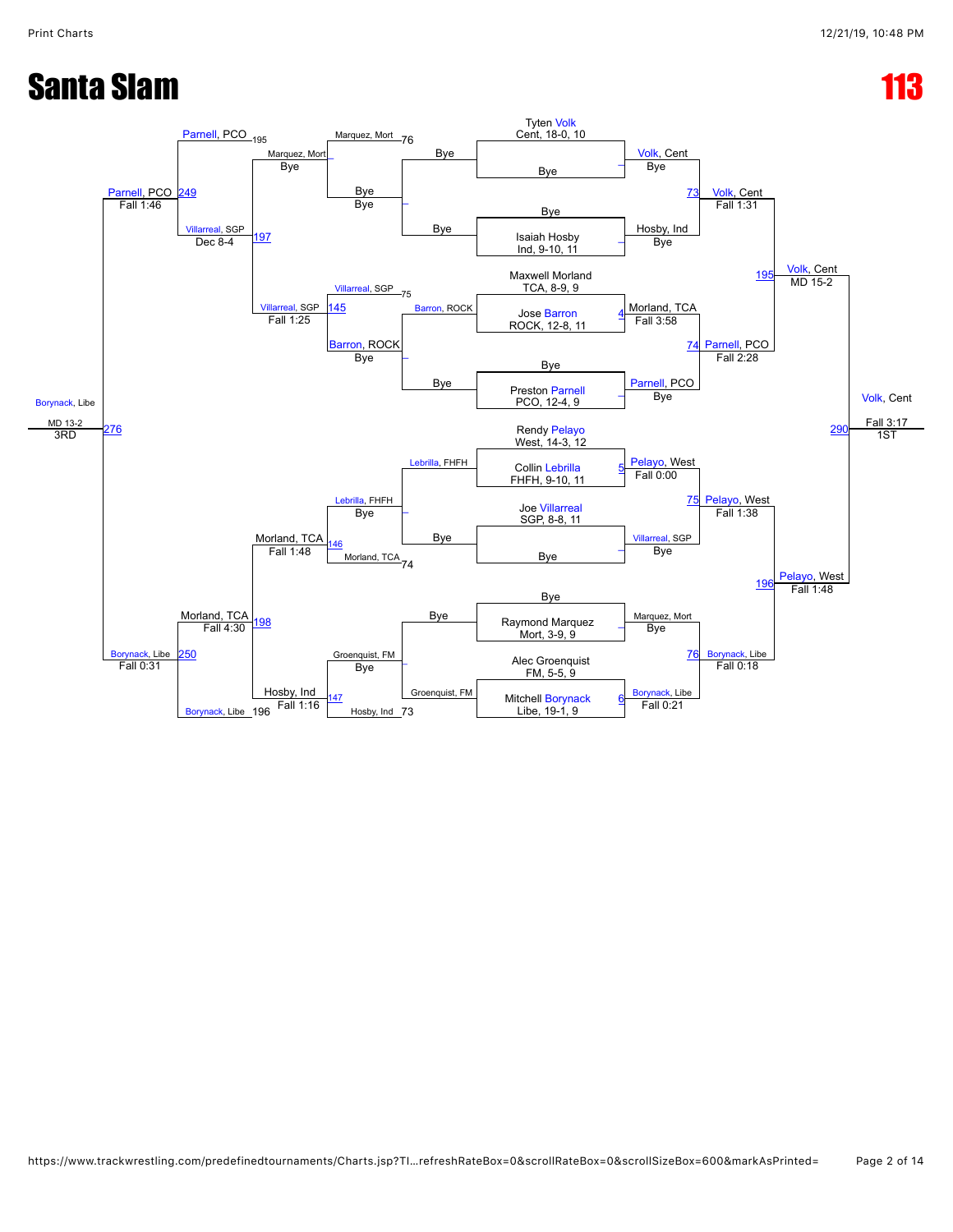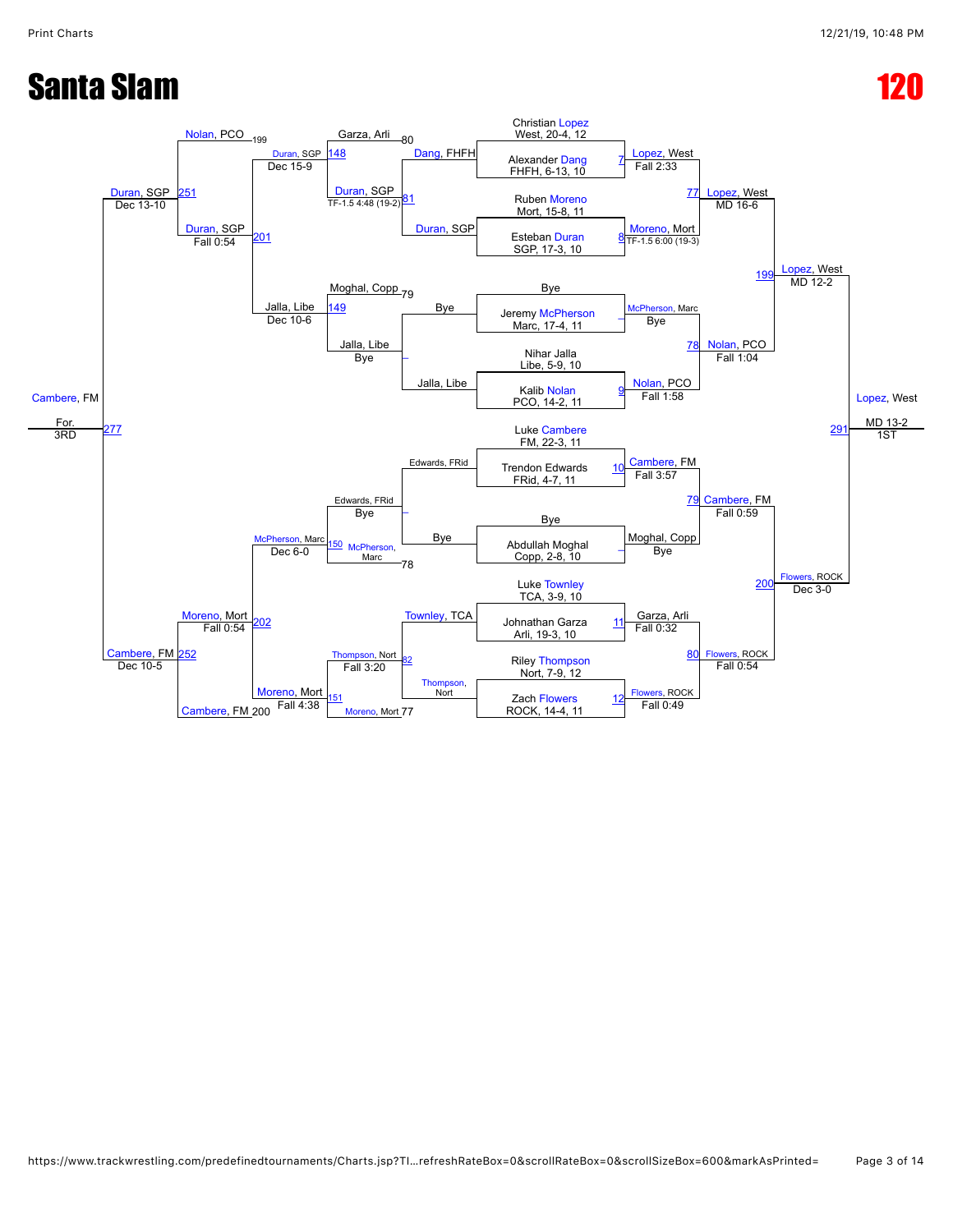

```
https://www.trackwrestling.com/predefinedtournaments/Charts.jsp?TI…refreshRateBox=0&scrollRateBox=0&scrollSizeBox=600&markAsPrinted= Page 4 of 14
```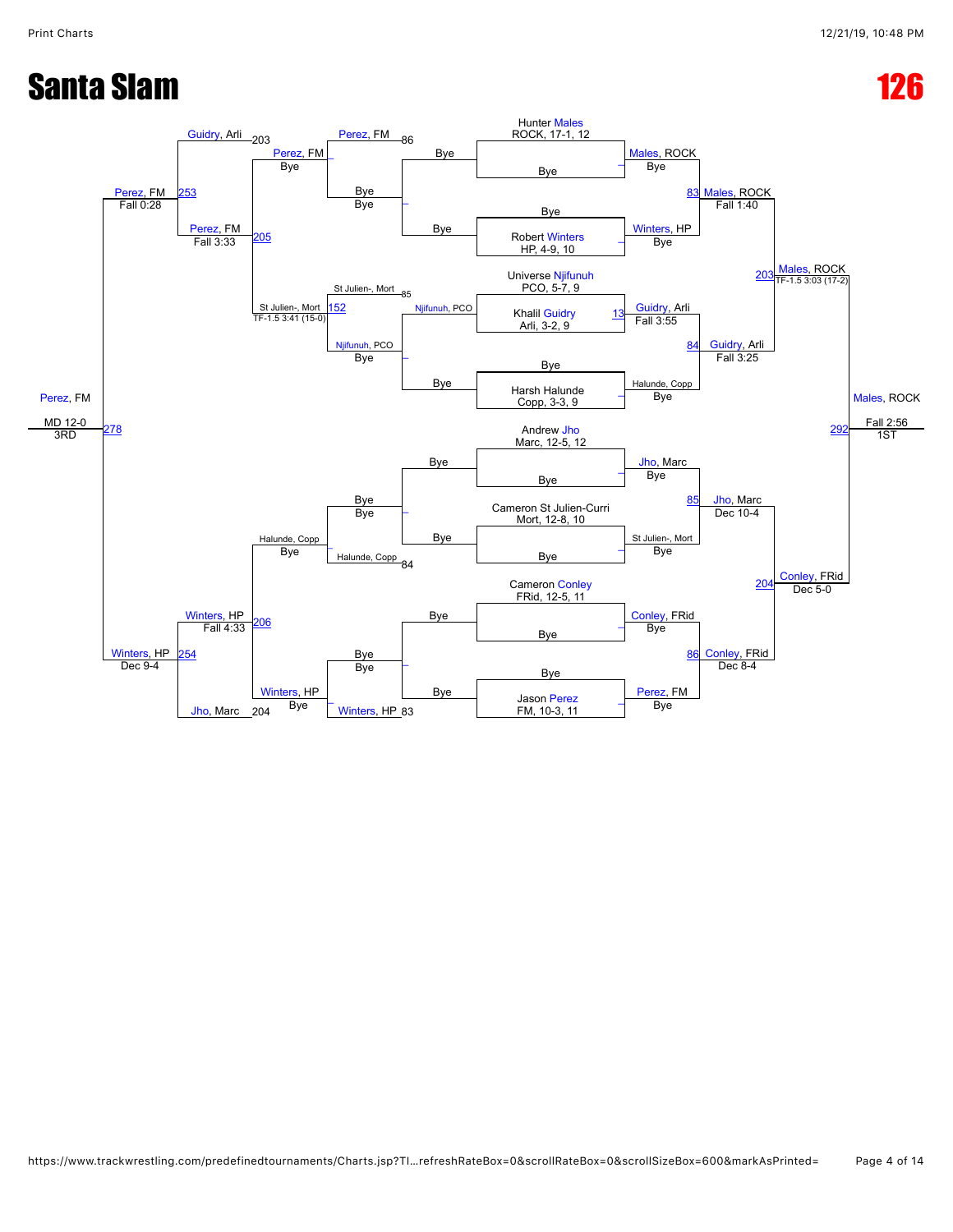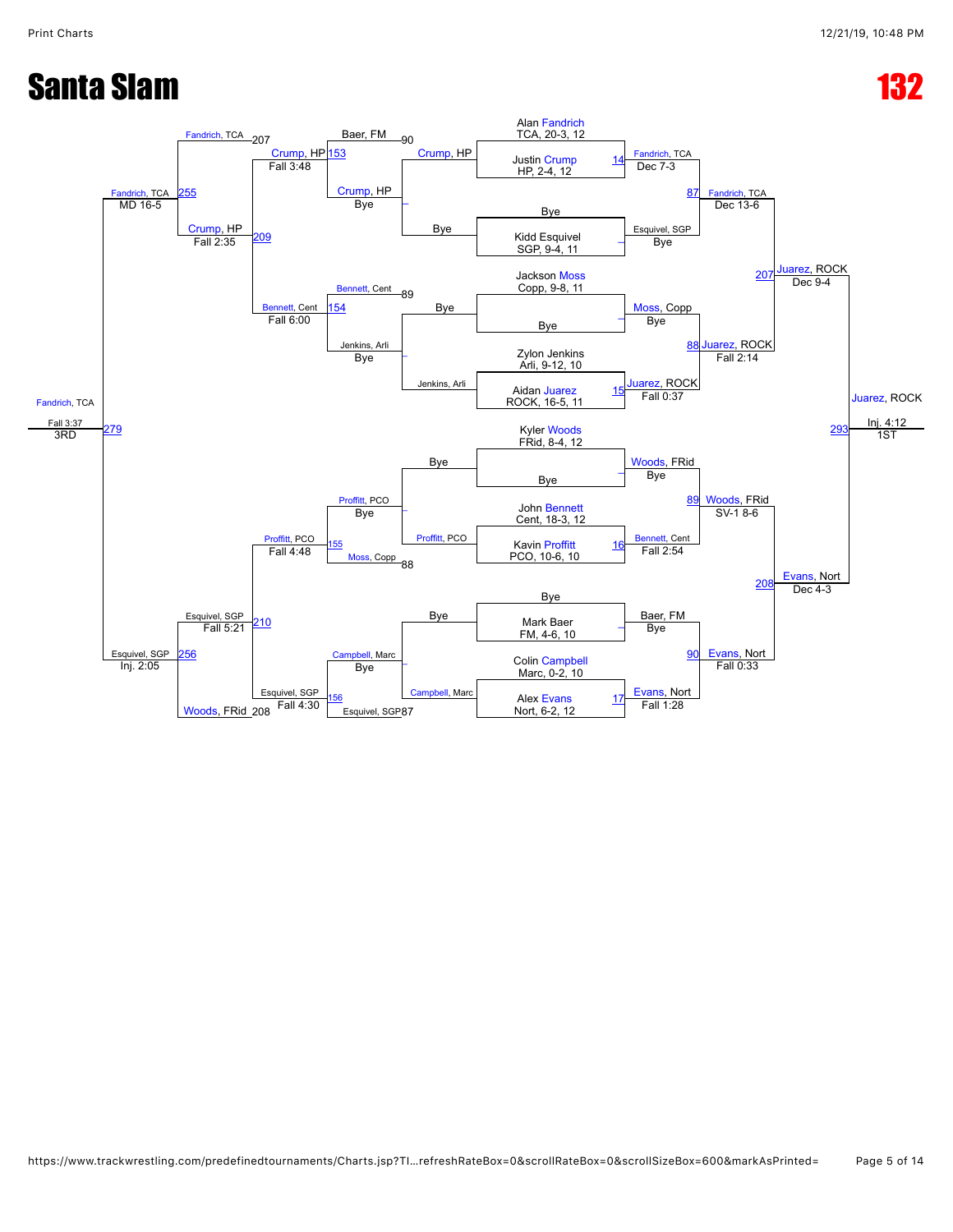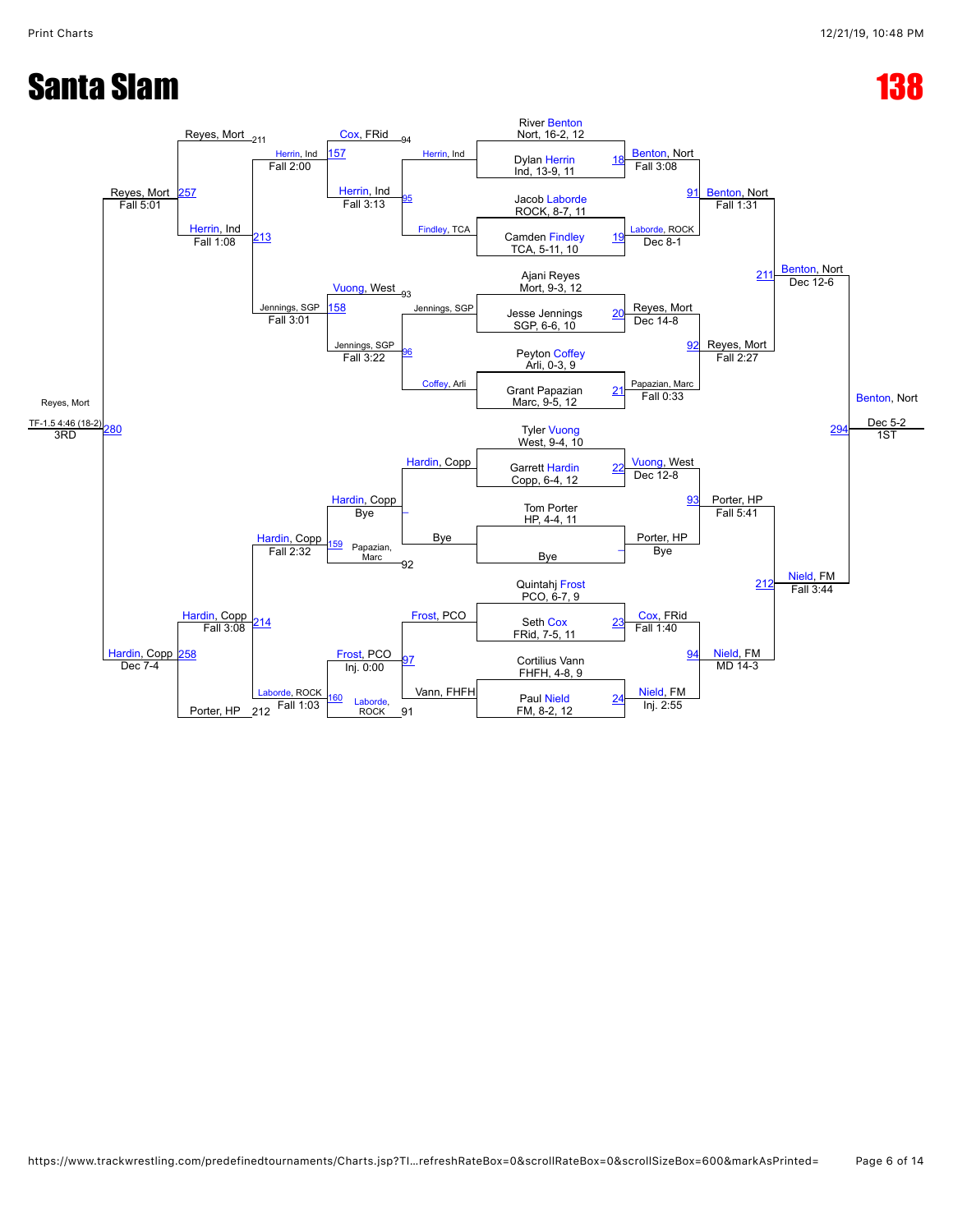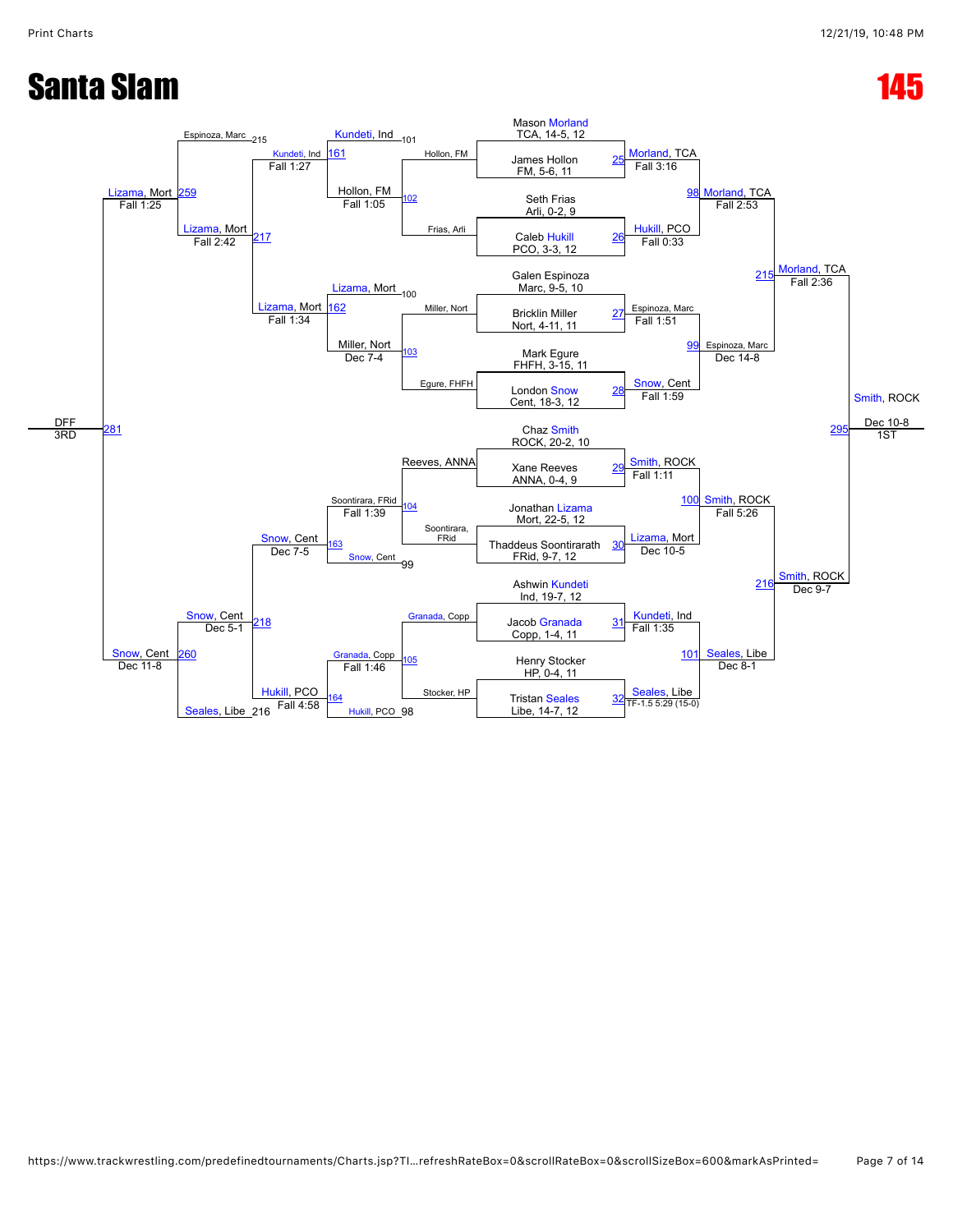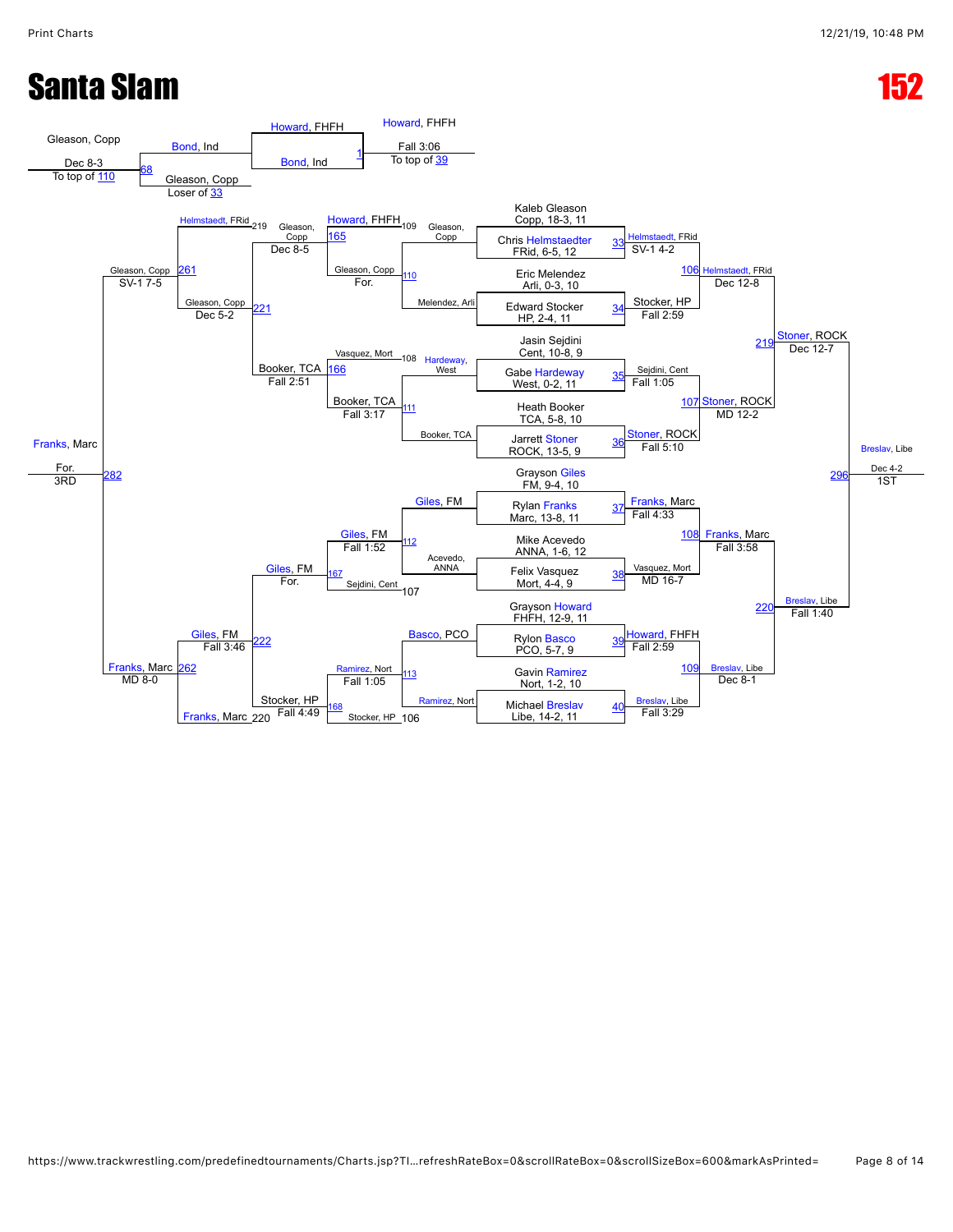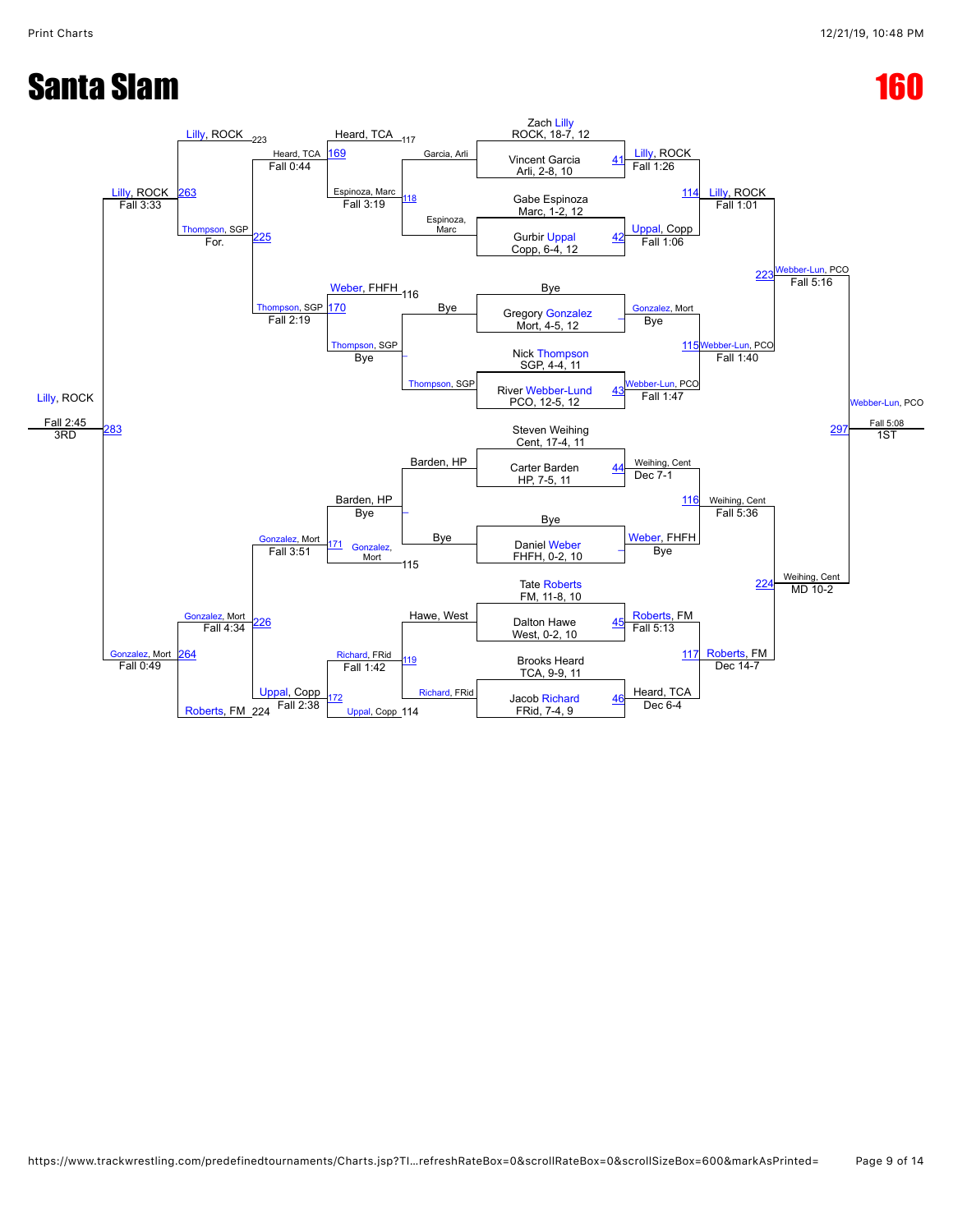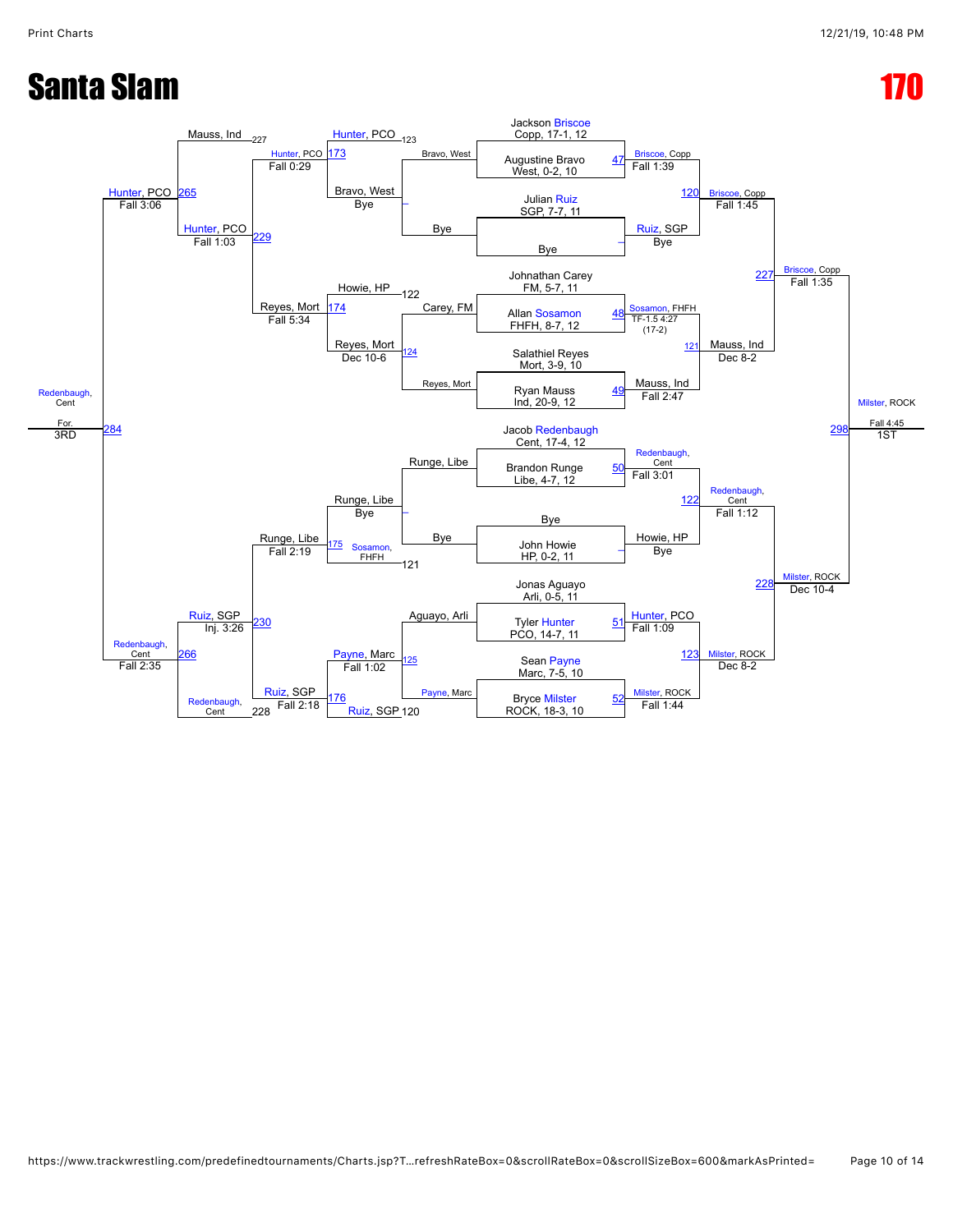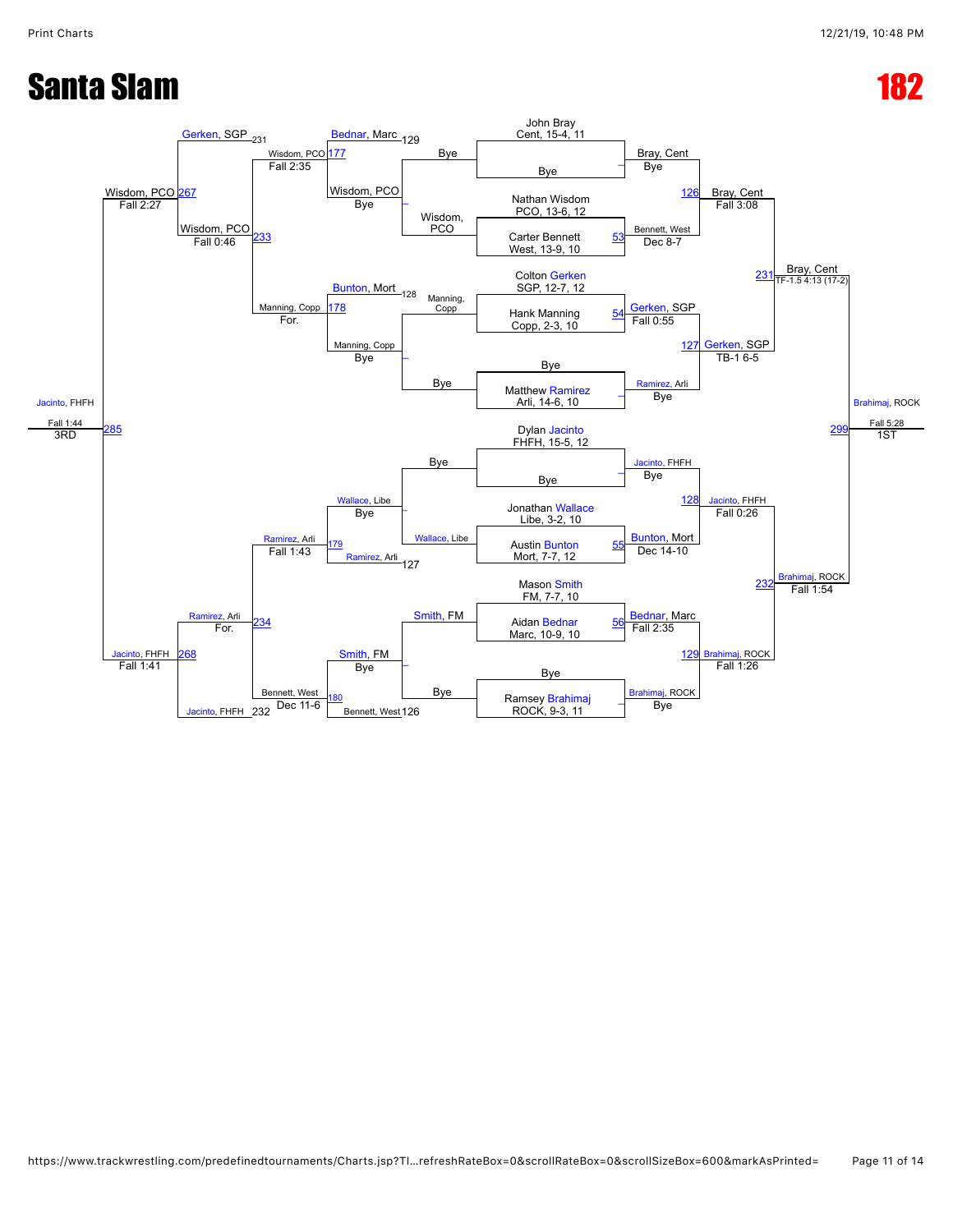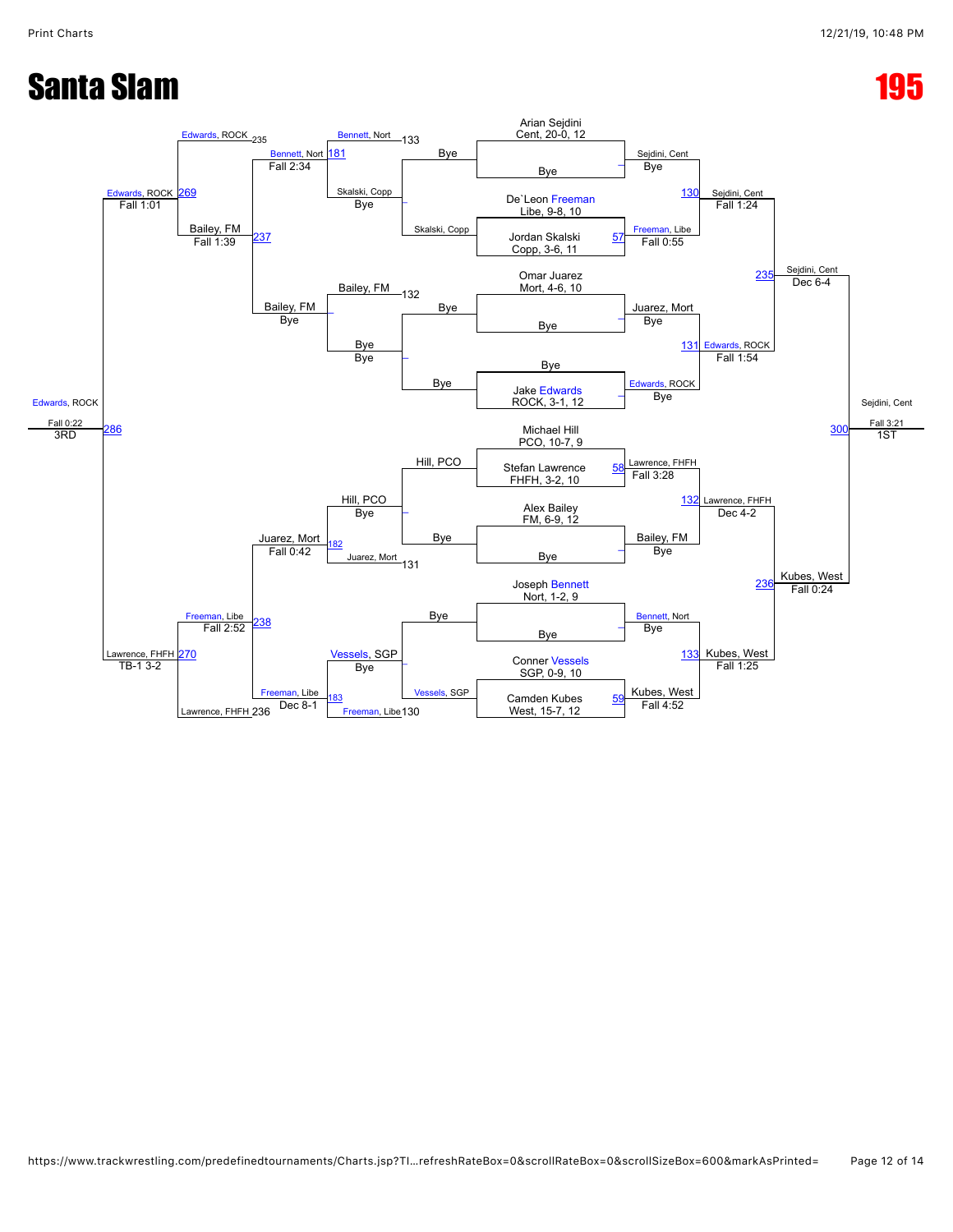